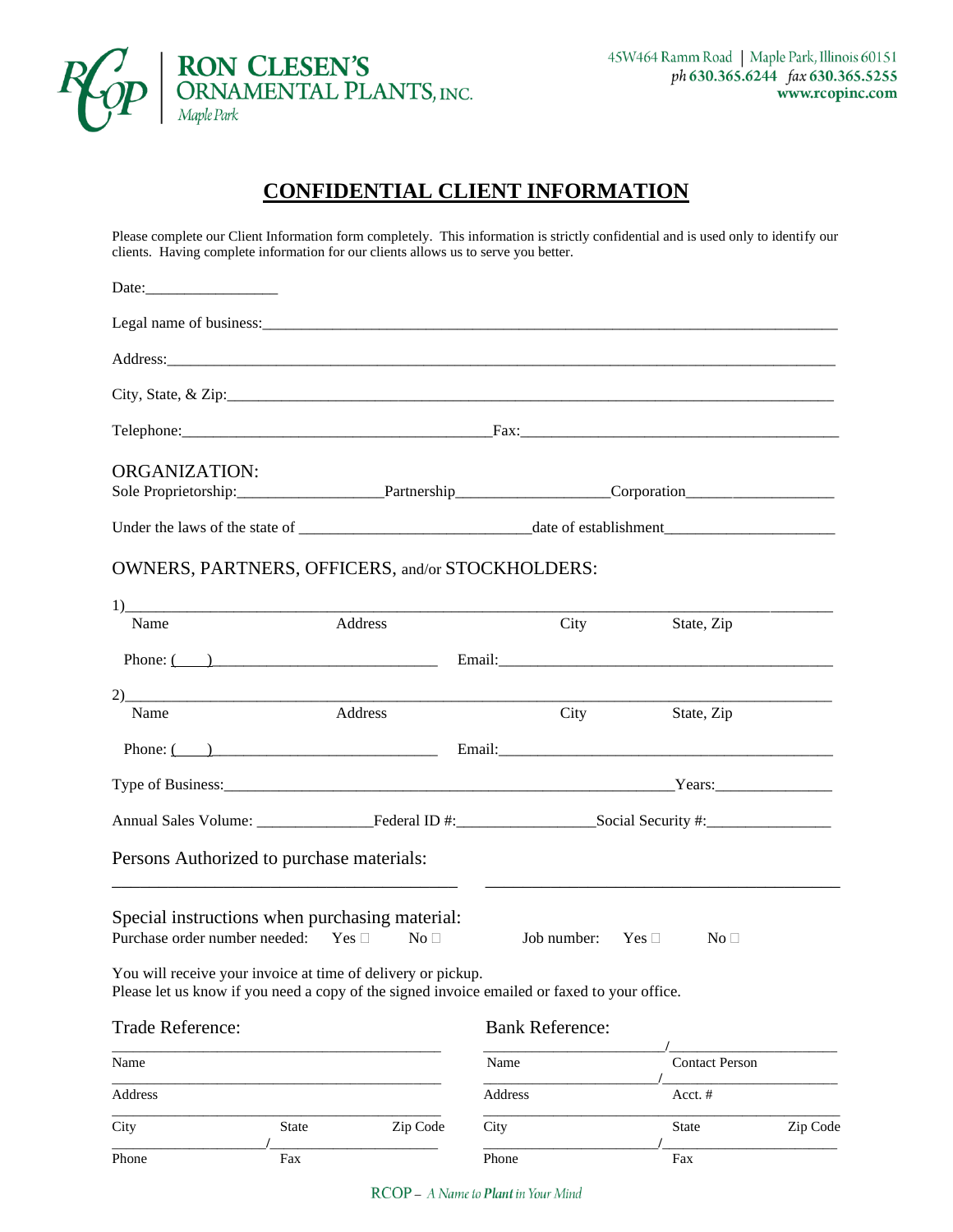

If you are entitled to sales tax exemption, please complete the certificate below. If you are taxable, complete the certificate, writing "TAXABLE" in the space for the tax number.

# **CERTIFICATE OF RESALE**

#### To: Ron Clesen's Ornamental Plants, Inc.

Name of Vendor

The undersigned hereby certifies that all tangible personal property hereafter purchased by him is for purchase of resale, and assumes liability for payments of Retailer's Occupation Tax, Service Occupation Tax or Use Tax with respect to receipts form the resale of this property to users or consumers.

This certificate shall be considered a part of each order which we shall give, unless such order otherwise specifies.

| (Or Authorized Agent)   |  |  |
|-------------------------|--|--|
| (Resale Tax Number)     |  |  |
| <b>Expiration Date:</b> |  |  |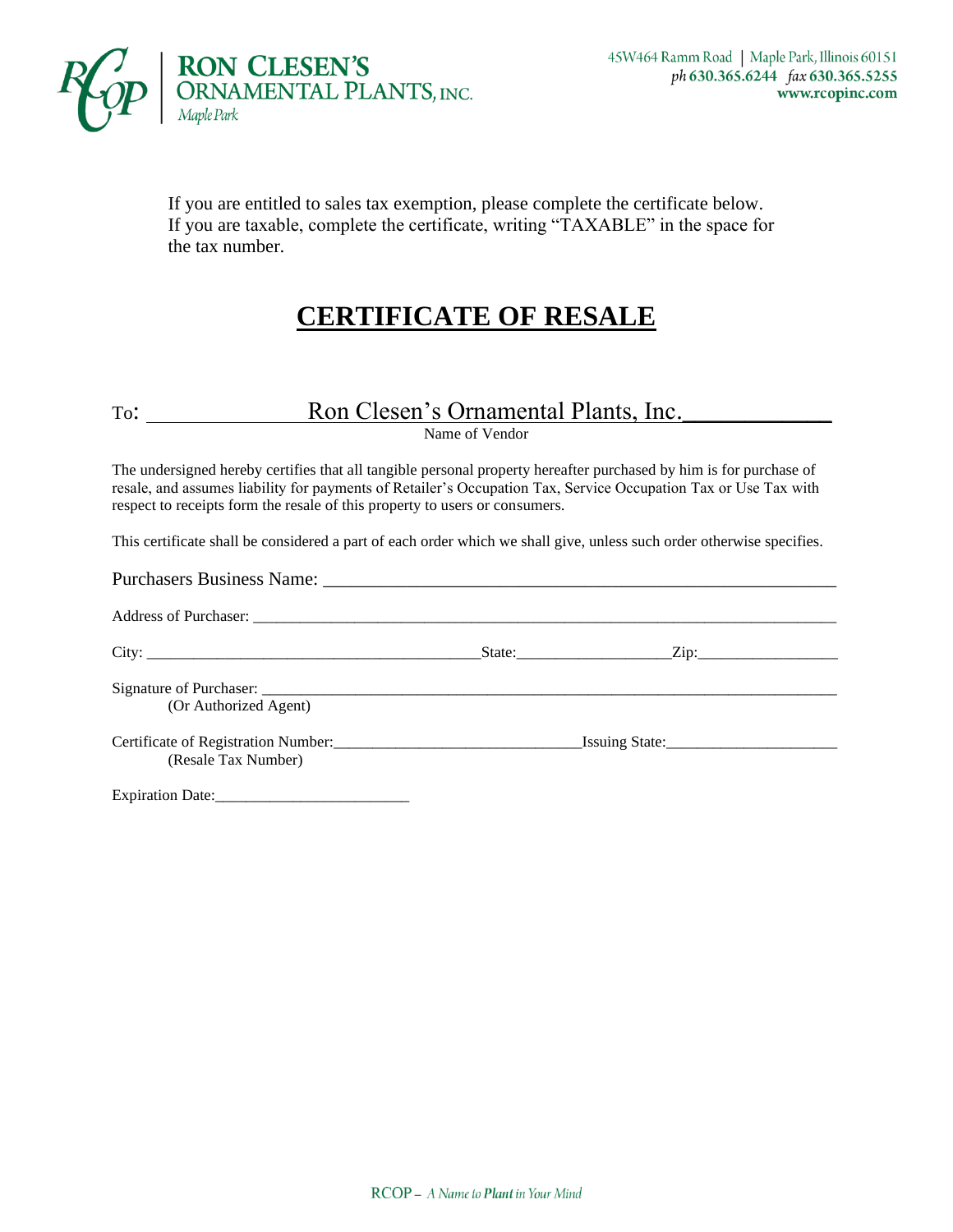

#### **CREDIT APPLICATION**

Please complete our Credit application completely and carefully. All telephone and fax numbers and addresses must be filled in completely. Failure to do so may delay our ordering process. We prefer to contact references in writing.

Trade References:(Please fill out all information requested)

| Name                                                                 |                     | Name           |              |     |
|----------------------------------------------------------------------|---------------------|----------------|--------------|-----|
| <b>Address</b>                                                       |                     | <b>Address</b> |              |     |
| City                                                                 | Zip<br><b>State</b> | City           | <b>State</b> | Zip |
| Fax and E-mail                                                       |                     | Fax and E-mail |              |     |
| Name                                                                 |                     | Name           |              |     |
| <b>Address</b>                                                       |                     | <b>Address</b> |              |     |
| City                                                                 | Zip<br><b>State</b> | City           | <b>State</b> | Zip |
| Fax and E-mail                                                       |                     | Fax and E-mail |              |     |
| <b>Bank Reference:</b>                                               |                     |                |              |     |
|                                                                      |                     |                |              |     |
|                                                                      |                     |                |              |     |
|                                                                      |                     |                |              |     |
|                                                                      |                     |                |              |     |
|                                                                      |                     |                |              |     |
| A 2% Service charge will be accrued per month for Past due balances. |                     |                |              |     |

#### Payment Guarantee

In consideration of the extension of credit granted by Ron Clesen's Ornamental Plants, Inc., to \_\_\_\_\_\_\_\_\_\_\_\_\_\_\_\_\_\_\_\_\_\_\_\_\_\_\_\_\_\_\_ I (we) hereby jointly and severally unconditionally guarantee payment of whatever amount shall at any time be owing to R.C.O.P. ,Inc., on account of goods hereafter delivered, whether said indebtedness be in the form of notes, bills or open account. The undersigned additional jointly and severally unconditionally guarantees payment of any interest due and all costs of collection, including but not limited to, court costs and responsible attorney fees.

I (we) certify that all the information of this form is true and correct.

SIGNATURE & TITLE------Must be company officer.